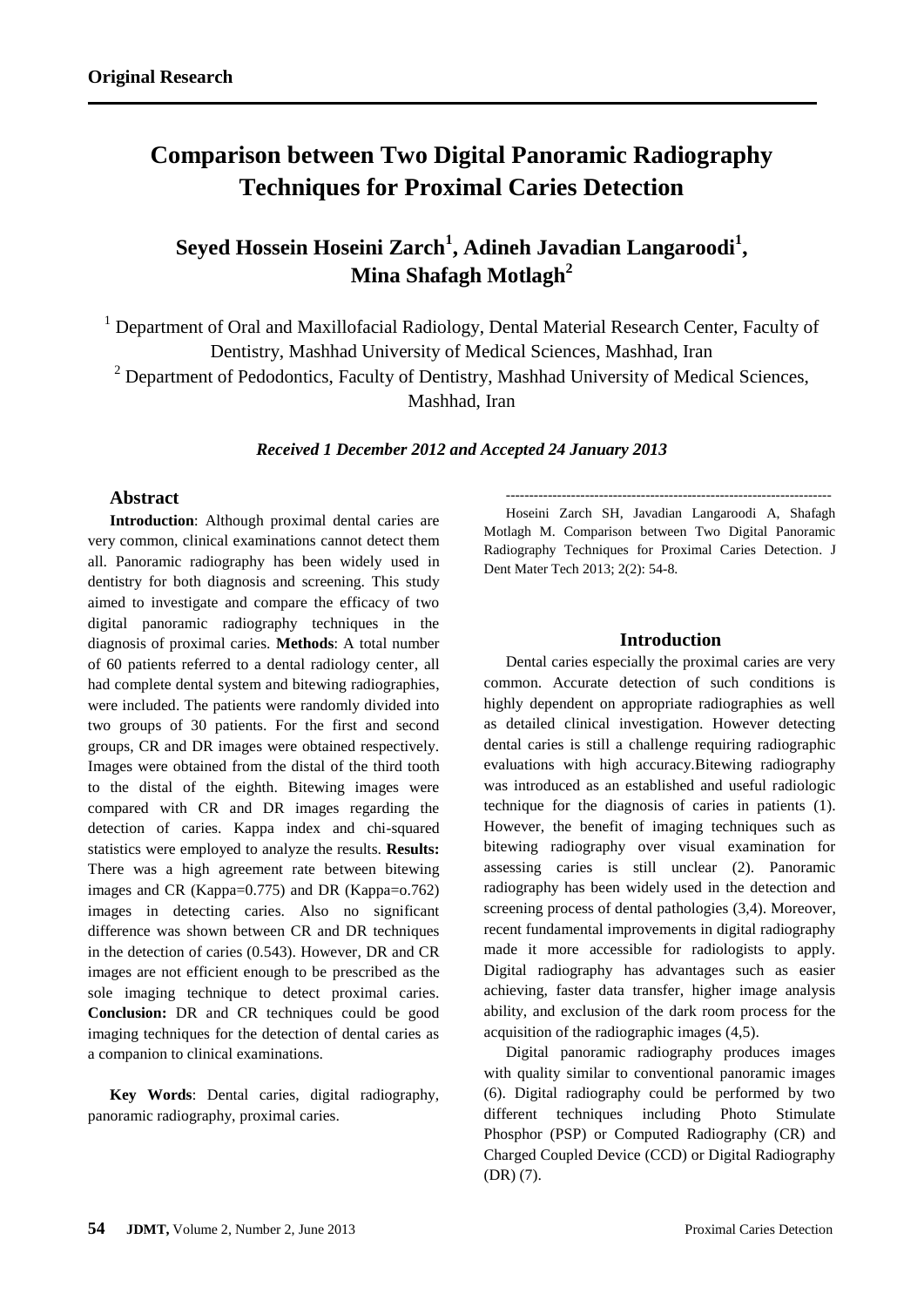The majority of the studies previously performed to investigate the efficacy of imaging techniques for caries diagnosis were largely in vitro and mainly performed on extracted permanent teeth (2,8,9). Therefore, a major need for in vivo studies is felt to clarify the exact efficacy of various imaging modalities in the detection of caries. This study is designed and conducted to investigate the diagnostic efficacy of the two digital panoramic radiography techniques in the detection of proximal dental caries in patients.

# **Materials and Methods**

In this study, 60 patients referred to a dental radiology center in Mashhad, Northeast Iran were included. All patients had complete tooth system. Bitewing and digital panoramic images (CR or DR) were obtainedfor all patients to detect caries. A total 2640 proximal sides from the distal of the canine to the distal of the wisdom tooth were investigated.

This study was approved by the ethical committee of Mashhad University of Medical Sciences regarding ethical and methodological issues. A written informed consent was obtained from each individual after the aims and procedures were fully introduced to them and their questions were answered.

For each patient, four posterior bitewing radiographs were obtained using Planmeca Intraoral (Planmeca, Helsinki, Finland) and AGFA film (E speed) with60-64 kvp, 8 mA, and 0.25 sec adjustments. The images were developed using Air Technique Processor (USA) after 8 min in processing materials (TETENAL, Germany).All patients were randomly categorized into two groups of 30 patients. Digital panoramic images were obtained for patients using DR and CR techniques. For the first group of the patients DR images were obtained using Planmeca Promax (Planmeca, Helsinki, Finland) and images were stored in a desktop computer for further analysis.For the second group CR images were obtained using Planmeca XC (Planmeca, Helsinki, Finland) and the images were digitalized using Konica CR 110 (Japan) and stored in a desktop computer for further analysis.

Bitewing radiographies and hard copies related to the CR and DR images obtained from a printer (Konica-Japan) were evaluated by a negatoscope (DG-Dent) by anoral radiologist for the detection of caries and the results were registered for each individual. The panoramic images were evaluated after two weeks. The frequency and location of caries were registered for each individual.Data were registered using SPSS V.18.0. Kappa index was employed to compare bitewing images as the gold standard with CR and DR images and chi-squared and Fisher's exact tests were employed to compare CR and DR results. Related tables were produced to discuss the results. P-values<0.05 were considered as statistically significant.

#### **Results**

A total number of 60 patients with 2640 proximal sides from the distal of the third tooth to the distal of the eighth tooth were investigated. The comparison between bitewing and CR images in the first group of the patients (n=30) revealed 211 carious sides in bitewing images while CR images showed 155 carious sides (73.3%) correctly and could not detect 56 carious sides (26.7%). Also from the 1109 normal sides reported in bitewing images, CR images revealed 18 (1.6%) carious sides and 1091 (98.4%) normal (Table 1). Kappa index analysis showed high agreement between bitewing and CR techniques in the detection of caries (Kappa=0.775). The sensitivity, specificity, positive predictive value (PPV), and negative predictive value (NPV) of CR images in the detection of proximal dental caries was 73%, 98%, 89%, and 95%, respectively. Similarly in the second group of the patients (n=30) bitewing and DR images were compared. From the 195 carious sides reported in bitewing images, DR images revealed 138 carious sides (71%) and 75 sides (29%) were reported as normal. Also from the 1125 normal sides reported in bitewing images, DR images revealed 9 carious sides (0.8%) and 1116 normal sides (99.2%) (Table 2). Kappa index showed high agreement between bitewing and DR images in the detection of proximal dental caries (Kappa=0.782). The sensitivity, specificity, PPV, and NPV of DR technique in the detection of proximal dental caries was 71%, 99%, 93%, and 95%, respectively.

The comparison between CR and DR images showed 5.6% and 5% error rate in the detection of caries respectively while they could correctly diagnose 94.4% and 95% of caries respectively. No statistically significant difference was present between both techniques in the detection of proximal dental caries (P=0.543) (Table 3).

In another measurement the efficacy of DR and CR techniques to detect proximal caries was separately evaluated for canines, first and second premolars, and also forfirst, second and third molars (Table 4). The results of this measurement showed a lower agreement rate between the results of CR and DR images with bitewing images in diagnosing caries in canines, first and second premolars (Kappa=0.707 for CR and Kappa=0.651 for DR). However, both CR and DR images showed high agreement with bitewing images in the detection of caries for first, second and third molars (Table 4). Moreover, no significant difference between DR and CR images were present for the detection of caries in these 6 teeth (canine to third molar) (P>0.05).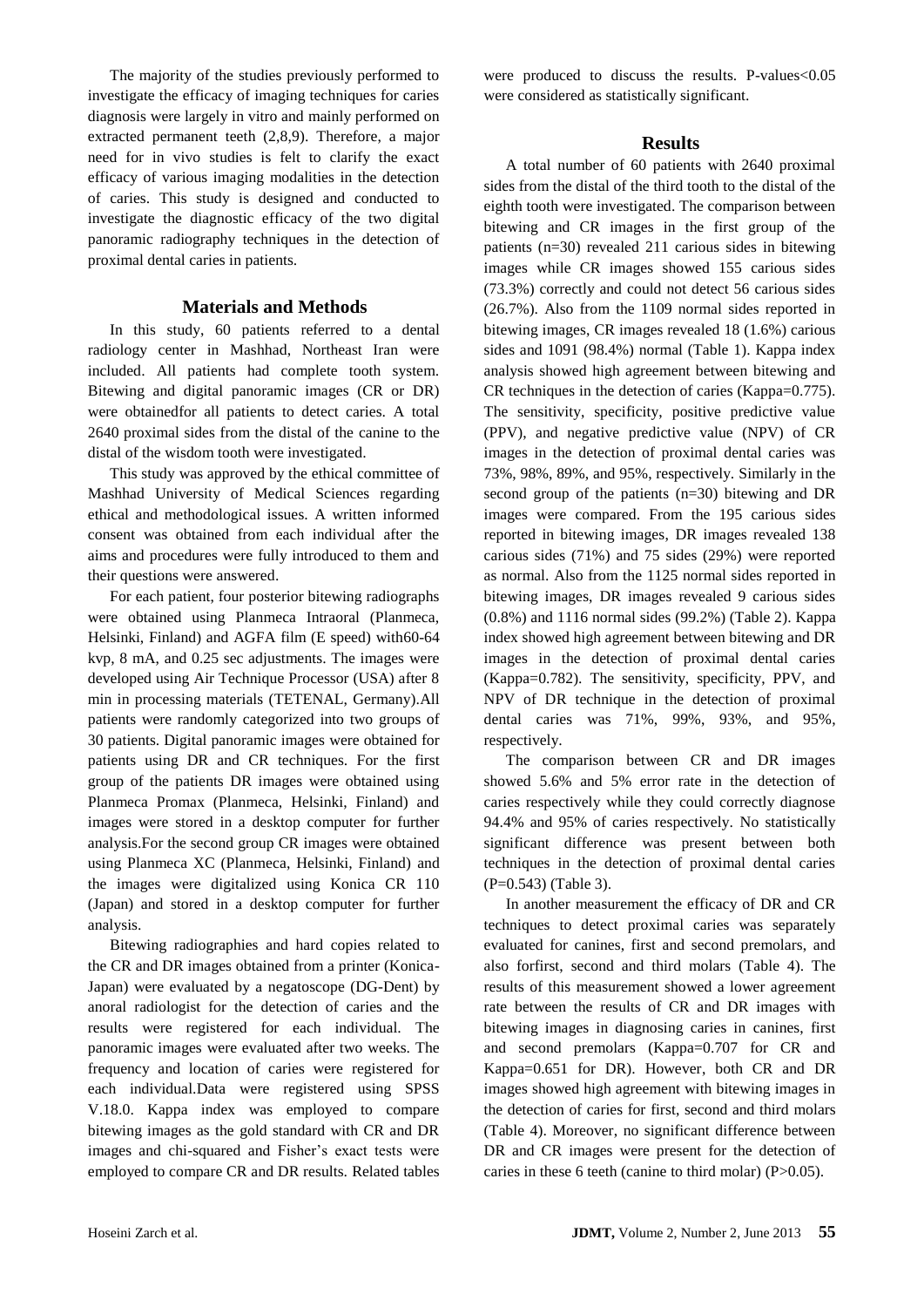**Table 1**. Comparison between bitewing and CR\* images in the detection of proximal caries

|                            |                 | <b>Caries in Bitewing images</b> | Kappa           |                 |         |       |
|----------------------------|-----------------|----------------------------------|-----------------|-----------------|---------|-------|
|                            |                 |                                  | <b>Positive</b> | <b>Negative</b> |         |       |
|                            |                 | Number                           | Percent         | Number          | Percent |       |
| <b>Caries in CR images</b> | <b>Positive</b> | 155                              | 73.3            | 18              | 1.6     | 0.775 |
|                            | <b>Negative</b> | 56                               | 26.7            | 1091            | 98.4    |       |
| <b>Total</b>               |                 | 211                              | 100             | 1109            | 100     |       |

\*Computed Radiography

| <b>Table 2.</b> Comparison between bitewing and DR <sup>*</sup> images in the detection of proximal caries |  |  |
|------------------------------------------------------------------------------------------------------------|--|--|
|                                                                                                            |  |  |

|                            |                 | <b>Caries in Bitewing images</b> | Kappa   |                 |         |       |
|----------------------------|-----------------|----------------------------------|---------|-----------------|---------|-------|
|                            |                 | <b>Positive</b>                  |         | <b>Negative</b> |         |       |
|                            |                 | Number                           | Percent | Number          | Percent |       |
| <b>Caries in DR images</b> | <b>Positive</b> | 138                              | 71      | Q               | 0.8     | 0.782 |
|                            | <b>Negative</b> | 57                               | 29      | 1116            | 99.2    |       |
| <b>Total</b>               |                 | 195                              | 100     | 1125            | 100     |       |

\*Digital Radiography

|  | Table 3. Comparison between CR <sup>*</sup> and DR <sup>**</sup> images regarding the detection of proximal caries |  |
|--|--------------------------------------------------------------------------------------------------------------------|--|
|--|--------------------------------------------------------------------------------------------------------------------|--|

|              |        | CR      |        | DR      |       |  |
|--------------|--------|---------|--------|---------|-------|--|
|              | Number | Percent | Number | Percent |       |  |
| Correct      | 1246   | 94.4    | 1254   | 95      | 0.543 |  |
| <b>False</b> | 74     | 5.6     | 66     |         |       |  |
| <b>Total</b> | 1320   | 100     | 1320   | 100     |       |  |

\* Computed Radiography, \*\* Digital Radiography

Table 4. Comparison between bitewing images with CR<sup>\*</sup> and DR<sup>\*\*</sup> images in the detection of proximal caries of canines, first and second premolars and first, second and third molars

|                                  |           |                 | <b>Bitewing</b> |         |                 |          | Kappa |
|----------------------------------|-----------|-----------------|-----------------|---------|-----------------|----------|-------|
|                                  |           |                 | <b>Positive</b> |         | <b>Negative</b> |          |       |
|                                  |           |                 | Number          | Percent | Number          | Percent  |       |
|                                  | CR        | <b>Positive</b> | 66              | 65.8    | 10              | 1.9      |       |
|                                  |           | <b>Negative</b> | 34              | 34.2    | 490             | 98.1     | 0.707 |
|                                  |           | <b>Total</b>    | 100             | 100     | 500             | 100      |       |
| <b>Canines, first and second</b> | <b>DR</b> | <b>Positive</b> | 41              | 51.6    | $\Omega$        | $\Omega$ |       |
| premolars                        |           | <b>Negative</b> | 37              | 48.4    | 522             | 100      | 0.651 |
|                                  |           | <b>Total</b>    | 78              | 100     | 522             | 100      |       |
|                                  | CR        | <b>Positive</b> | 88              | 78.6    | 8               | 1.3      |       |
|                                  |           | <b>Negative</b> | 24              | 21.4    | 600             | 98.7     | 0.820 |
|                                  |           | <b>Total</b>    | 112             | 100     | 608             | 100      |       |
| First, second and third          | DR        | <b>Positive</b> | 93              | 81.6    | 8               | 1.3      |       |
| molars                           |           | <b>Negative</b> | 21              | 18.4    | 598             | 98.7     | 0.842 |
|                                  |           | <b>Total</b>    | 114             | 100     | 606             | 100      |       |

\* Computed Radiography, \*\* Digital Radiography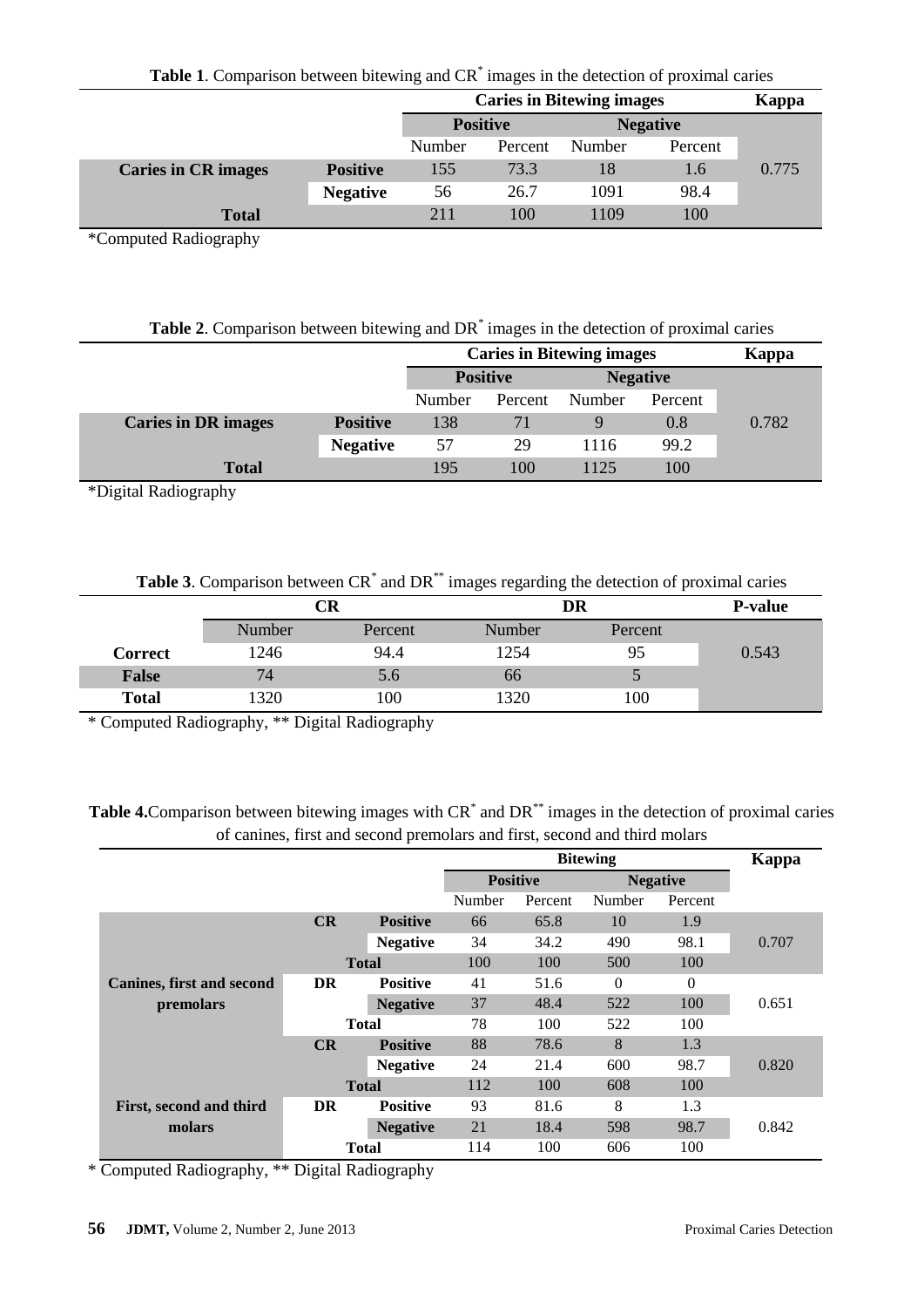# **Discussion**

Proximal dental caries are very common in patients and early detection and treatment could greatly assist such patients. Accurate and early detection of proximal caries require radiographic evaluations. Panoramic radiography has been introduced as a useful imaging technique in dentistry for the diagnosis and screening of patients with dental problems. Some advantages of this technique include relatively lower dosage of radiation, cost effectiveness, and production of a single image for both dental arches. However, panoramic radiography also has some limitations including lower resolution comparing with periodontal images, lower accuracy in showing details, and unequal magnification (10).

With the introduction of digital panoramic radiography in the recent years this technique hasregained its previous attention and become more prevalent in dental imaging procedures. In the present study we compared two common digital panoramic imaging techniques in the detection of proximal caries.

The results of our study showed that both CR and DR images had high agreement rates with bitewing images than the standard imaging procedure in the detection of proximal caries. Besides, our results revealed no significant difference between CR and DR images in the diagnosis of caries. However, the results also indicated that DR and CR images were not 100% efficient in the detection of proximal caries.

Choi (11) compared clinical examination and panoramic radiography in the diagnosis of dental caries and reported higher accuracy of panoramic images. Therefore, the combination of clinical examination and panoramic images could be very useful in the detection of caries.

The results of the present study also supported this hypothesis and suggested digital panoramic images as good tools for the diagnosis of caries. Also, Nessi et al. (5) reported that digital panoramic images could increase the accuracy of dental investigations comparing with the conventional methods. Similarly, Shrout et al. (12) showed that the enhancement of digital panoramic images could improve the diagnosis of dental caries. Although our results showed high agreement rate between DR and CR images in the detection of proximal dental caries, the accuracy of both digital techniques is still behind bitewing radiography. Similar studies also introduced digital radiography as a good companion for the diagnosis of caries (13-17). Taylor-Weetman et al. (18) conducted a systematic review to compare panoramic and bitewing radiography for the detection of dental caries and reported that bitewing radiographies are likely to be more accurate for the detection of dental caries than panoramic radiographies. However, they also reported that these results may be particularly true for the detection of proximal caries and

caries that are confined to dentine, which was similar to the findings of the present study.

### **Conclusion**

According to the results of this study and also the absence of any significant differences between DR and CR techniques they could be sgood imaging techniques for the detection of dental caries as a companion to clinical examinations.

### **Acknowledgement**

This study was made possible by the generous support rendered by the Vice Chancellor for Research of Mashhad University of Medical Sciences, in the form of grant no 88197 for which the authors are very grateful.

#### **References**

- 1. Popoola BO, Denloye OO, Ajayi DM, Sote EO. A comparison of clinical and radiographic caries diagnosis on posterior teeth of children seen at a Nigerian teaching hospital. Afr J Med Med Sci 2010; 39: 41-8.
- 2. Downer MC. Validation of methods used in dental caries diagnosis. Int Dent J 1989; 39: 241-6.
- 3. Rushton V, Horner K. The use of panoramic radiology in dental practice. J Dent 1996; 24: 185-201.
- 4. Yamamoto T, Ino Y, Shimada T, Sakata A, Kondo K. Health and medical care. Computerized digital panoramic radiography system. Matsushita Tech J 1999; 45: 568-74.
- 5. Nessi R, Minorati D, Dova S, Blanc M. Digital panoramic radiography: a clinical survey. Eur Radiol 1995; 5: 391-4.
- 6. Parissis N, Angelopoulos C, Mantegari S, Karamanis S, Masood F, Tsirlis A. A comparison of panoramic image quality between a digital radiography storage phosphor system and a filmbased system. J Contemp Dent Pract 2010; 11: E009-16.
- 7. Bushong SC. Radiologic science for technologists: St. Louis: Mosby, 2001.
- 8. Bader JD, Shugars DA, Bonito AJ. A systematic review of the performance of methods for